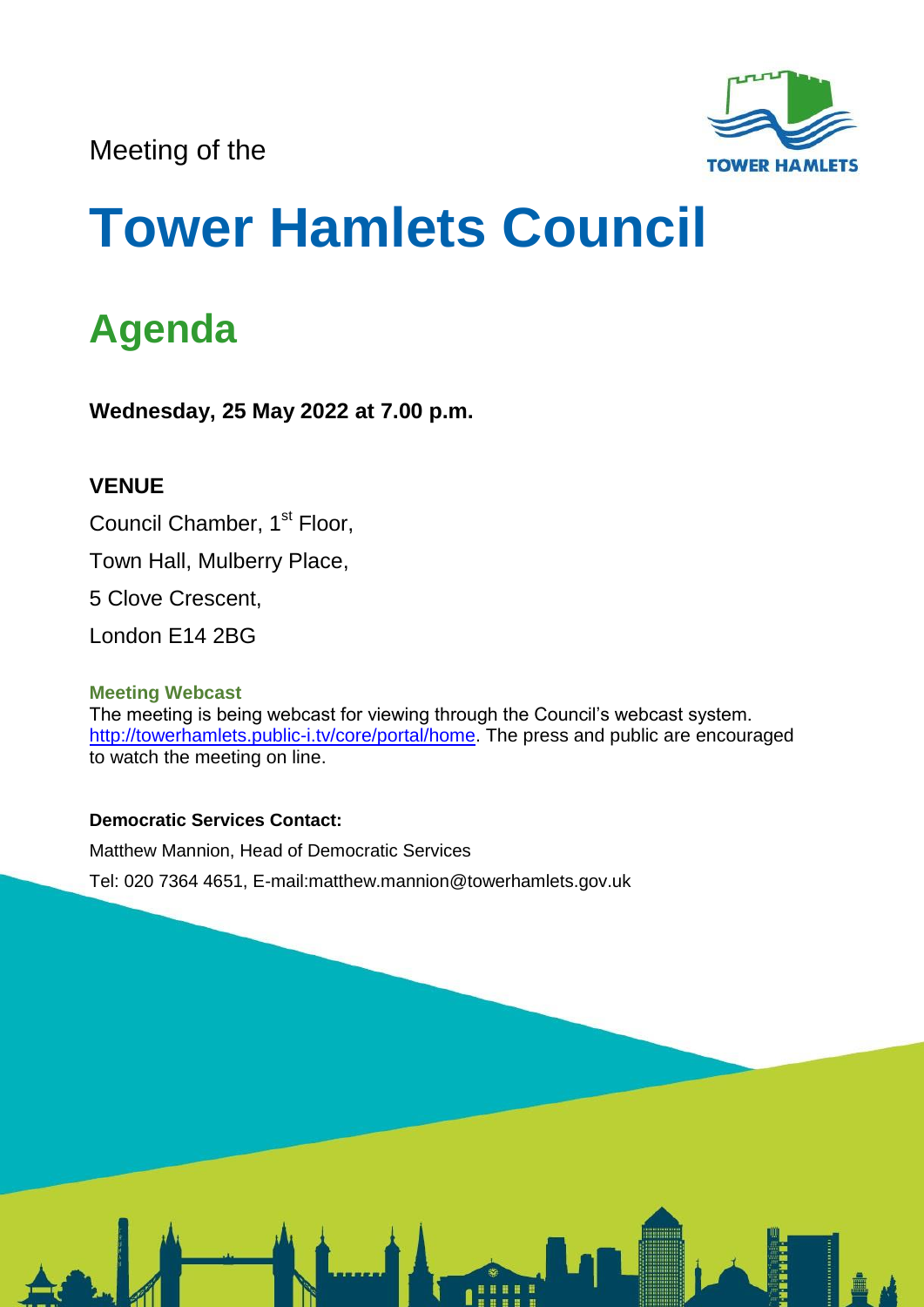

#### Chief Executive's Office

Democratic Services Tower Hamlets Town Hall Mulberry Place 5 Clove Crescent London E14 2BG

Tel **020 7364 4651**

**www.towerhamlets.gov.uk**

#### **To the Mayor and Councillors of the London Borough of Tower Hamlets**

You are summoned to attend a meeting of the Council of the London Borough of Tower Hamlets to be held in **THE COUNCIL CHAMBER, 1ST FLOOR, TOWN HALL, MULBERRY PLACE, 5 CLOVE CRESCENT, LONDON, E14 2BG** at **7.00 p.m.** on **WEDNESDAY, 25 MAY 2022**

Will Tuckley Chief Executive



**Tower Hamlets Council Town Hall Mulberry Place** 5 Clove Crescent **E14 2BG** 

The best of London in one borough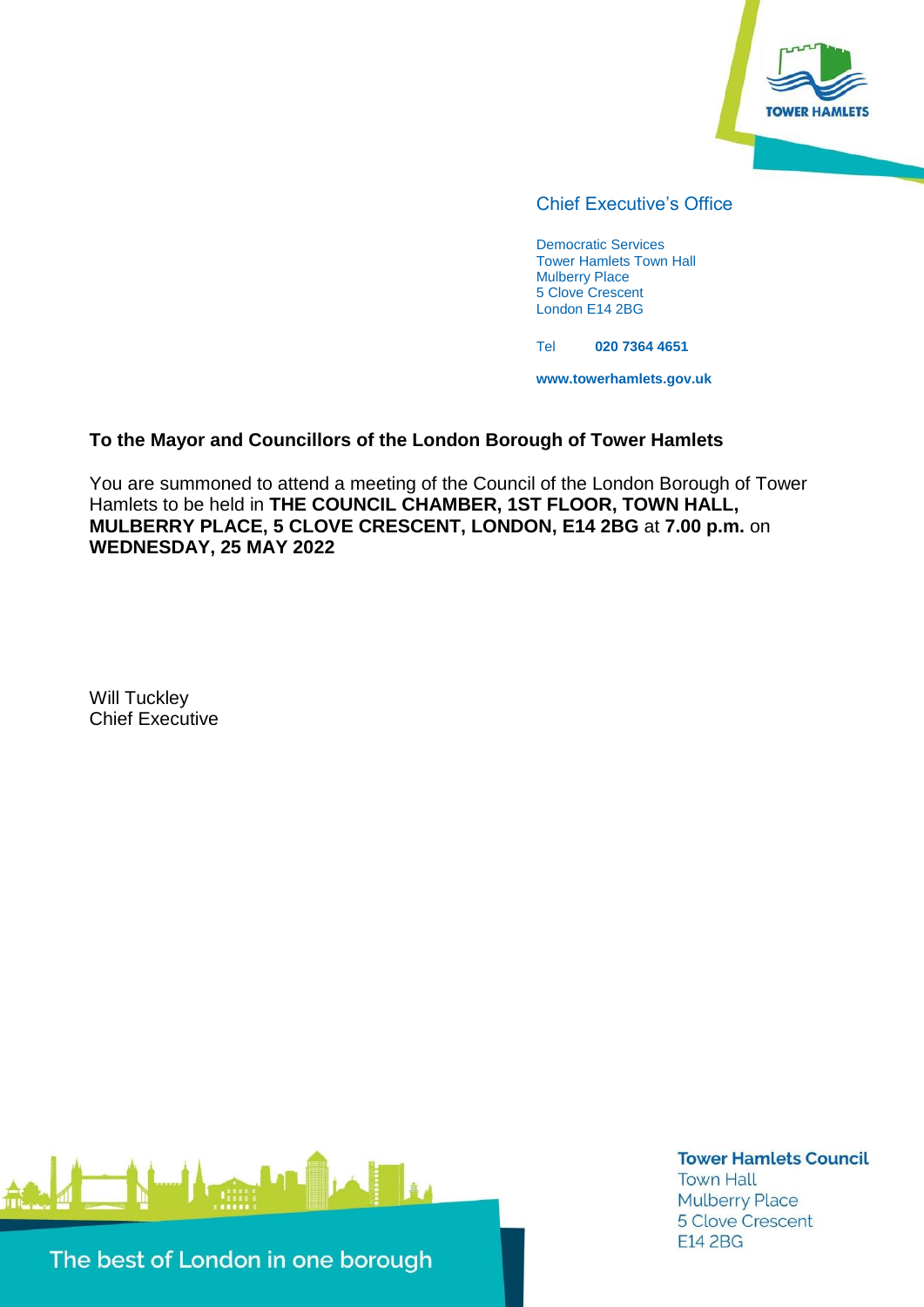# **Public Information**

.

#### **Viewing Council Meetings**

Except where any exempt/restricted documents are being discussed, the public are welcome to view this meeting through the Council's webcast system.

#### **Meeting Webcast and Public attendance**

The meeting is being webcast for viewing through the Council's webcast system. <http://towerhamlets.public-i.tv/core/portal/home> The press and public are encouraged to watch this meeting on line

**Please note:** Whilst the meeting is open to the public, the public seating in the meeting room for observers will be limited due to the Covid 19 pandemic restrictions. Extremely limited places/tickets are available from reception on a first come, first served basis. Members of the Press must contact the Communications Team in advance. No admittance without a ticket.

#### **Electronic agendas reports and minutes.**

Copies of agendas, reports and minutes for council meetings can also be found on our website from day of publication.

To access this, click [www.towerhamlets.gov.uk/committee](http://www.towerhamlets.gov.uk/committee) and search for the relevant committee and meeting date.

Agendas are available on the Modern.Gov, Windows, iPad and Android apps.

QR code for smart phone users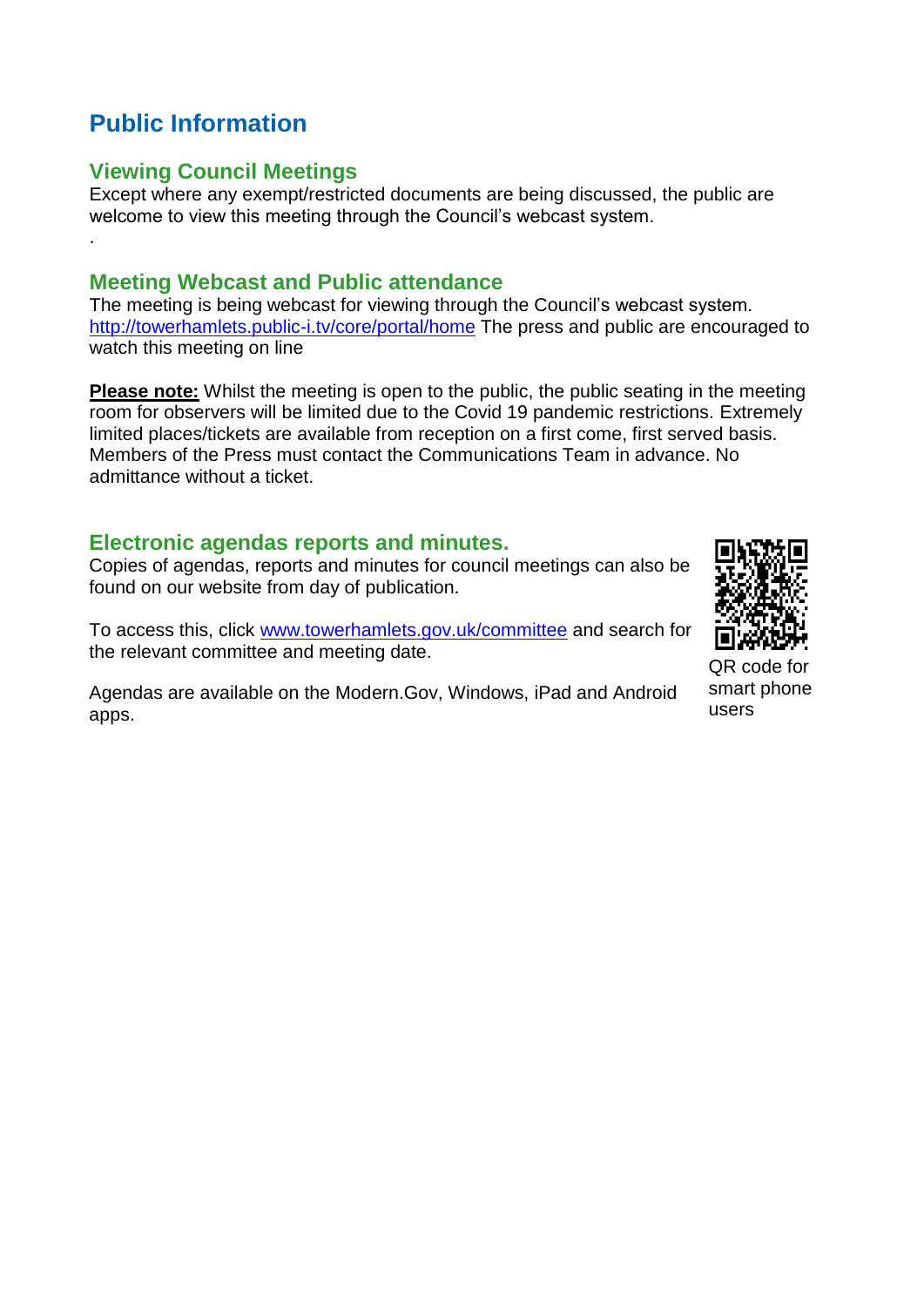#### **Public Information – Overview of the Annual Council Meeting**

Full Council is made up of the Mayor and the 45 Councillors. The Annual Council meeting is a special meeting held every year - mainly for the purposes of electing a Speaker of the Council and appointing and electing Members to the Council's Committees. The Council meeting may also consider any other business set out in the agenda. This could include a State of the Borough Debate and/or any reports requiring its approval. Full details of the agenda items are set out in this agenda pack. There are no Petitions, Members' Questions or Motions on Notice at the AGM

#### **Watching the meeting via the webcast**

You may watch the Council meeting live or at a later date on the Council's Webcasting portal [https://towerhamlets.public-i.tv/core/portal/home.](https://towerhamlets.public-i.tv/core/portal/home)

#### **Attendance at the meeting**

Whilst the meeting is open to the public, restrictions are in place in terms of public seating. This is because of the need to meet the reduced capacity of the venue due to the Covid-19 pandemic. The level of press and public seating will be extremely limited. A small number of public seats will be available on a first come, first served basis on the night. Members of the press must contact the Communications Team in advance. **No one will be admitted who has not collected a ticket and you are strongly advised to watch the meeting on the webcast instead.**

When attending a meeting, we also request that you show courtesy to all present and do not interrupt the meeting. Please also switch off mobile phones or turn them on silent. Please also note that whilst we seek to avoid specifically filming the public gallery, you may appear in the background. By attending the meeting, you are agreeing to this condition.

If the fire alarm rings please follow the instructions of the Facilities Staff who will direct you to the exits.

#### **Election of/ role of the Speaker of the Council**

Just before the start of the meeting, the macebearer will ask everyone to be upstanding for the Speaker. The first item of business at the AGM is to seek nominations and elect a new Speaker of the Council for the year ahead. The process for electing a new Speaker at the Council meeting is as follows:

- The current Speaker of the Council will address the meeting on their term of office. Councillors may then thank the outgoing Speaker.
- The Council will elect a new Speaker of the Council.
- Speaker's transfer of Office ceremony.
- The new Speaker will address the Council meeting.

The Speaker's role in relation to Full Council is to Chair the meetings, controlling proceedings (including the order of speakers), and to ensure that the business is carried out properly.

#### **Order of business**

The Speaker may agree to change the order of business at the meeting. The Speaker may also adjourn the meeting for a period of time. They may also agree to extent the meeting (by up to half hour, beyond the three-hour limit), as set out in the Council Procedure Rules.

And Marine Latin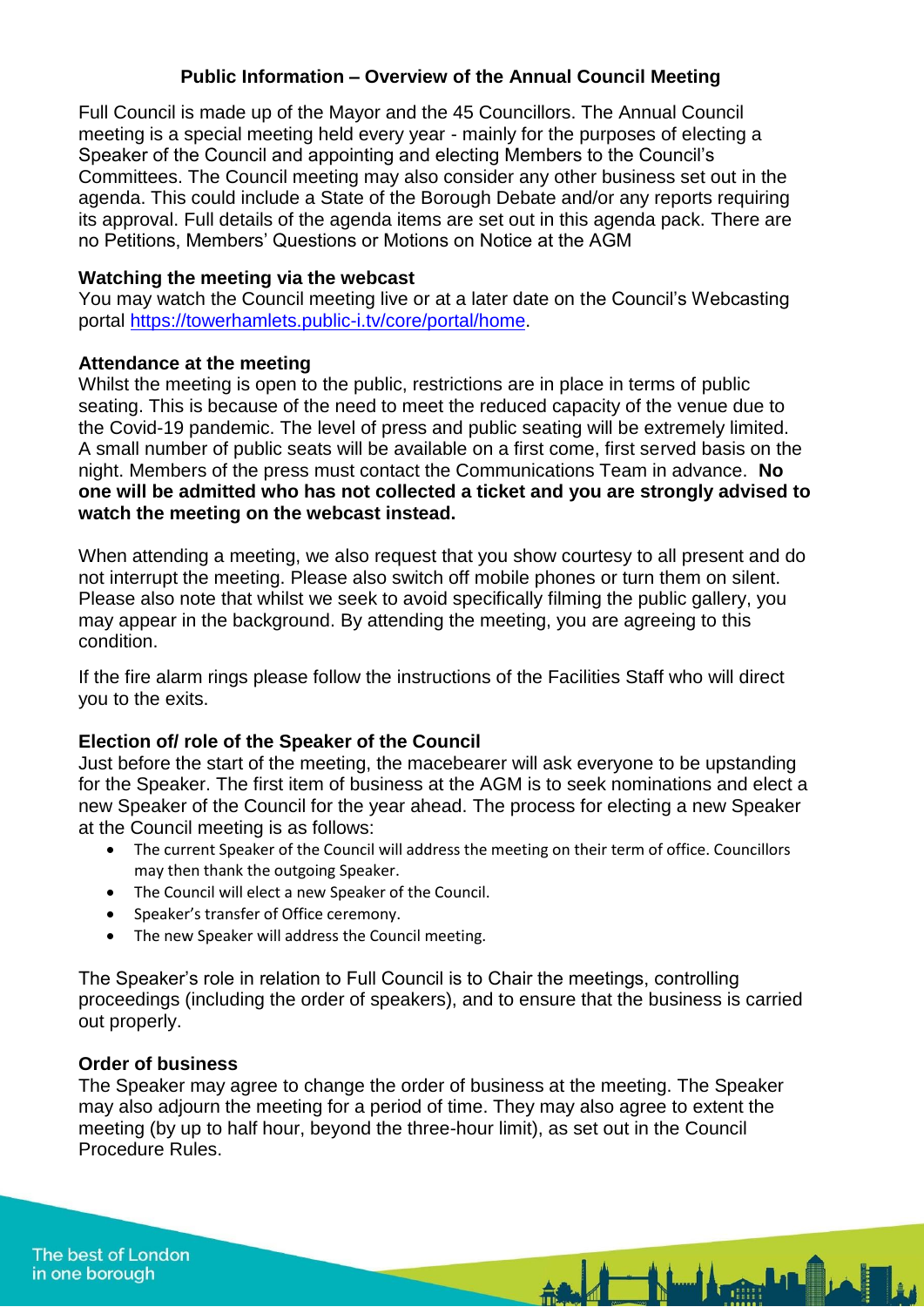#### **Voting and Decision**

The items requiring a decision will normally be determined by a simple majority vote or by the Speaker gaining the ascent of the meeting. Where necessary, the Speaker may conduct a roll call vote, recording whether each Member wishes to vote in favour, against or wishes to abstain. If there are an equal number of votes for and against an item of business, the Speaker will have a second or casting vote.

#### **Copies of Council Meeting documents and tabled papers.**

Any additional documents (including list of nominations for committee places) **will normally be published on the Council meeting website either shortly before or during the meeting.** [www.towerhamlets.gov.uk/committee](http://www.towerhamlets.gov.uk/committee) Council documents are also available on 'Mod.Gov' iPad, Android and Windows tablet apps downloadable for free from their respective app stores.

**And the Humble Line** 

#### **Minutes**

The draft minutes will be published around 10 working days after the meeting.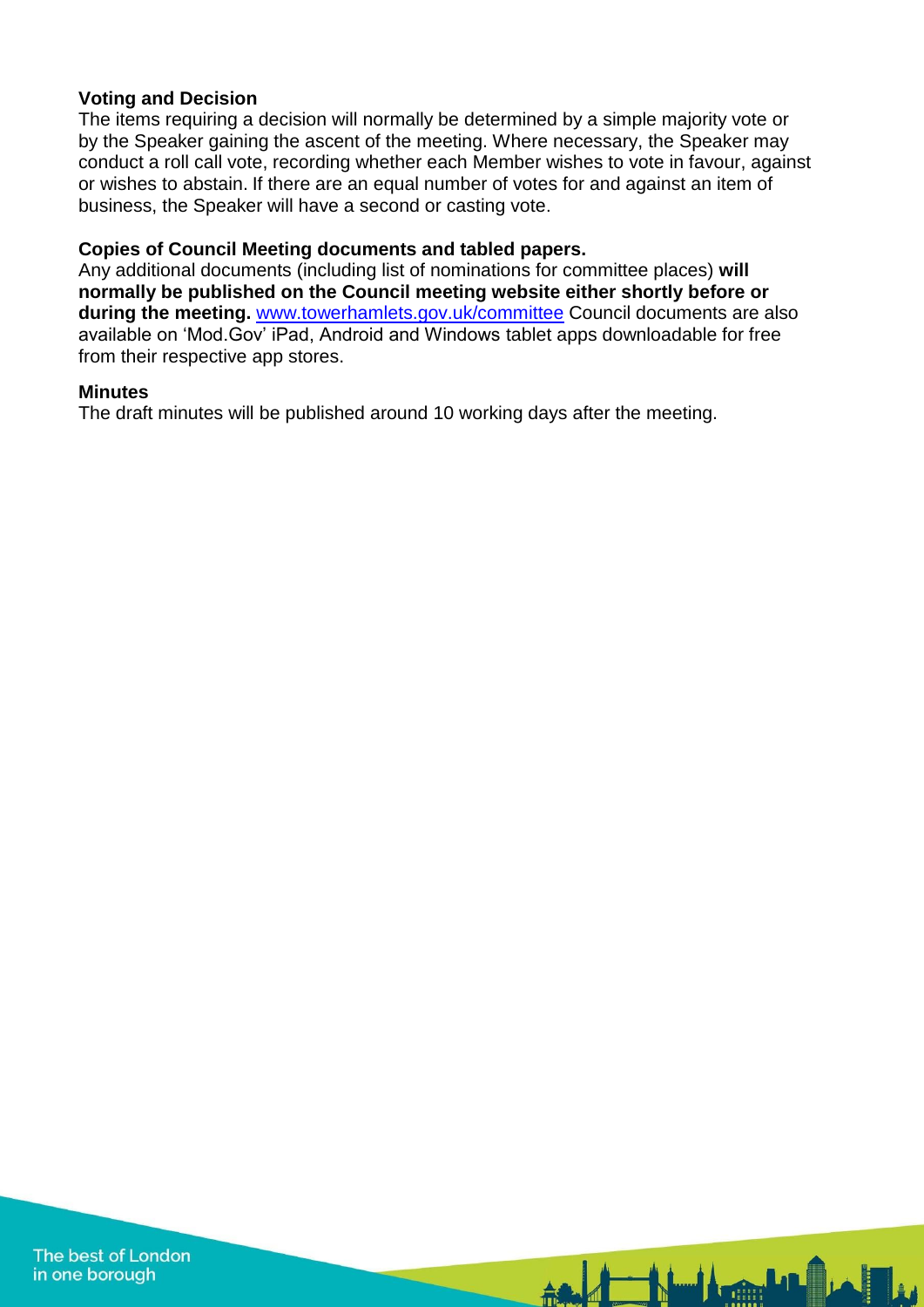

# **London Borough of Tower Hamlets**

**Council**

**Wednesday, 25 May 2022**

**7.00 p.m.**

**1. ELECTION OF SPEAKER**

To elect a Councillor to serve as Speaker of the Council for the municipal year 2022/23 or until a successor is appointed, whichever is the sooner.

(Note: Section 4 and Schedule 2 of the Local Government Act 1972 provide that the election of the chairman (which post the Council has resolved to title 'Speaker' in Tower Hamlets) shall be the first item of business transacted at the Annual Meeting of the Council and that in the case of an equality of votes, the person presiding at the meeting shall give a casting vote in addition to any vote they may have).

# **2. ELECTION OF DEPUTY SPEAKER**

To elect a Councillor to serve as Deputy Speaker of the Council for the municipal year 2022/23 or until a successor is appointed, whichever is the sooner.

## **3. APOLOGIES FOR ABSENCE**

To receive any apologies for absence.

#### **4. DECLARATIONS OF DISCLOSABLE PECUNIARY INTERESTS AND OTHER INTERESTS**

**9 - 10**

Members are reminded to consider the categories of interest, identified in the Code of Conduct for Members to determine; whether they have an interest in any agenda item and any action they should take. For further details, see the attached note from the Monitoring Officer.

Members are also reminded to declare the nature of the interest at the earliest opportunity and the agenda item it relates to. Please note that ultimately it is the Members' responsibility to identify any interests and also update their register of interests form as required by the Code.

If in doubt as to the nature of an interest, you are advised to seek advice

**PAGE NUMBER**